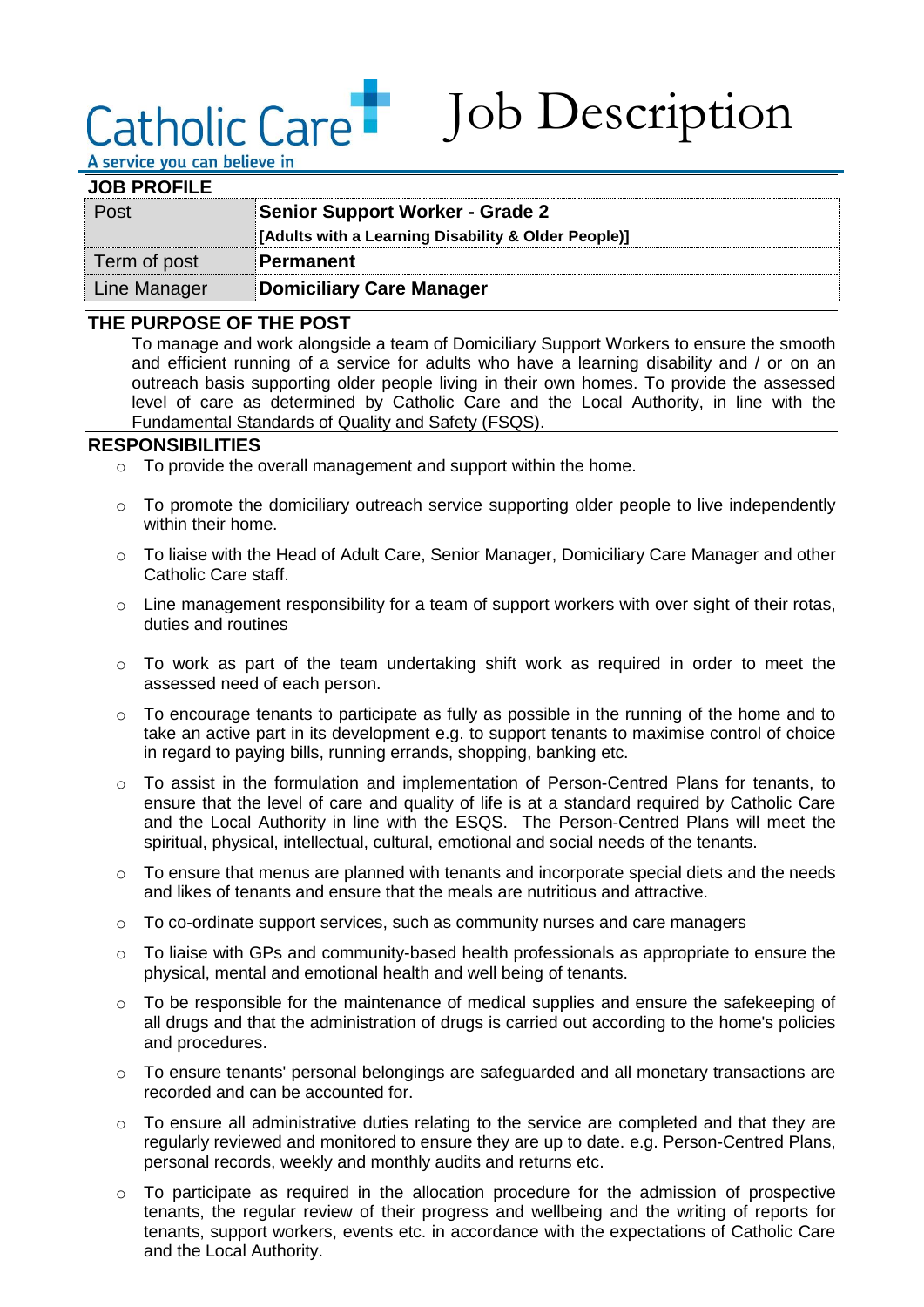- o To organise and carry out regular Health and Safety Checks and Fire Precautions, to ensure that Agency policy on Health & Safety at Work is implemented
- o To ensure regular team meetings are held and records kept and to ensure easy communication between all members of the team
- o To participate as required in the selection and recruitment of support workers
- $\circ$  To have knowledge of the job content of all team members, and to measure and assess individual capabilities, strengths and needs and to plan for their training through regular supervision, annual appraisals and scheduled team meetings.
- o To maintain adequate support for tenants throughout the day and night and ensure that the appropriate cover is provided for outreach visits within the wider community.
- $\circ$  To maintain employee records including address, telephone number and next of kin etc.
- $\circ$  To uphold the values of Catholic Care and to apply these at all times in your dealings with others.
- o Any other duties commensurate with the post and at the discretion of the Line Manager and Service Manager.

#### **ADDITIONAL DUTIES**

It is the nature of the work of Catholic Care that tasks and responsibilities are, in many circumstances, unpredictable and varied. Each staff member is, therefore, expected to work in a flexible way when the occasion arises, when tasks not specifically covered in their job description have to be undertaken. Such additional duties would normally be to cover unforeseen circumstances or changes in work and would normally be compatible with the regular type of work. If the additional responsibility or task becomes a regular or frequent part of the member of staff's job, it will be included in the job description in consultation with the member of staff.

There will be occasions when you as a support worker will be asked to work in that capacity in one or other of our services including Children's Residential and Outreach Services.

#### **CONFIDENTIALITY**

The Information Governance Standards outline how employees must deal with personal information about employees, service users, corporate and financial information. It is a requirement that all Catholic Care employees and volunteers, in the course of their work, treat such personal data confidentially and comply with Catholic Care's Confidentiality Policy. A failure to comply with this may result in disciplinary action. This obligation will continue indefinitely, even after termination of employment. All approaches by the media and other third parties must be referred to the Director.

#### **VALUES AND PRACTICE PRINCIPLES**

The person who holds this position is expected to be familiar with and have regard to the Values of Catholic Care and work within that framework. He or she must be prepared to operate within the ethos of the agency and ensure that people of all denominations and faiths have their spiritual needs respected.

#### **SAFEGUARDING**

Catholic Care acknowledges the responsibility to safeguard and promote the welfare of children and adults at risk regardless of gender, ethnicity, disability, sexuality or beliefs. We are committed to ensuring safeguarding practice reflects statutory responsibility, government guidance and complies with best practice. It is therefore the duty of all employees, trustees and volunteers to adhere to this policy commitment.

#### **QUALIFICATIONS AND EXPERIENCE**

The person appointed to this position will satisfy the criteria identified in the Person Specification. *All posts will be offered subject to satisfactory references and DBS Enhanced Disclosure being obtained*